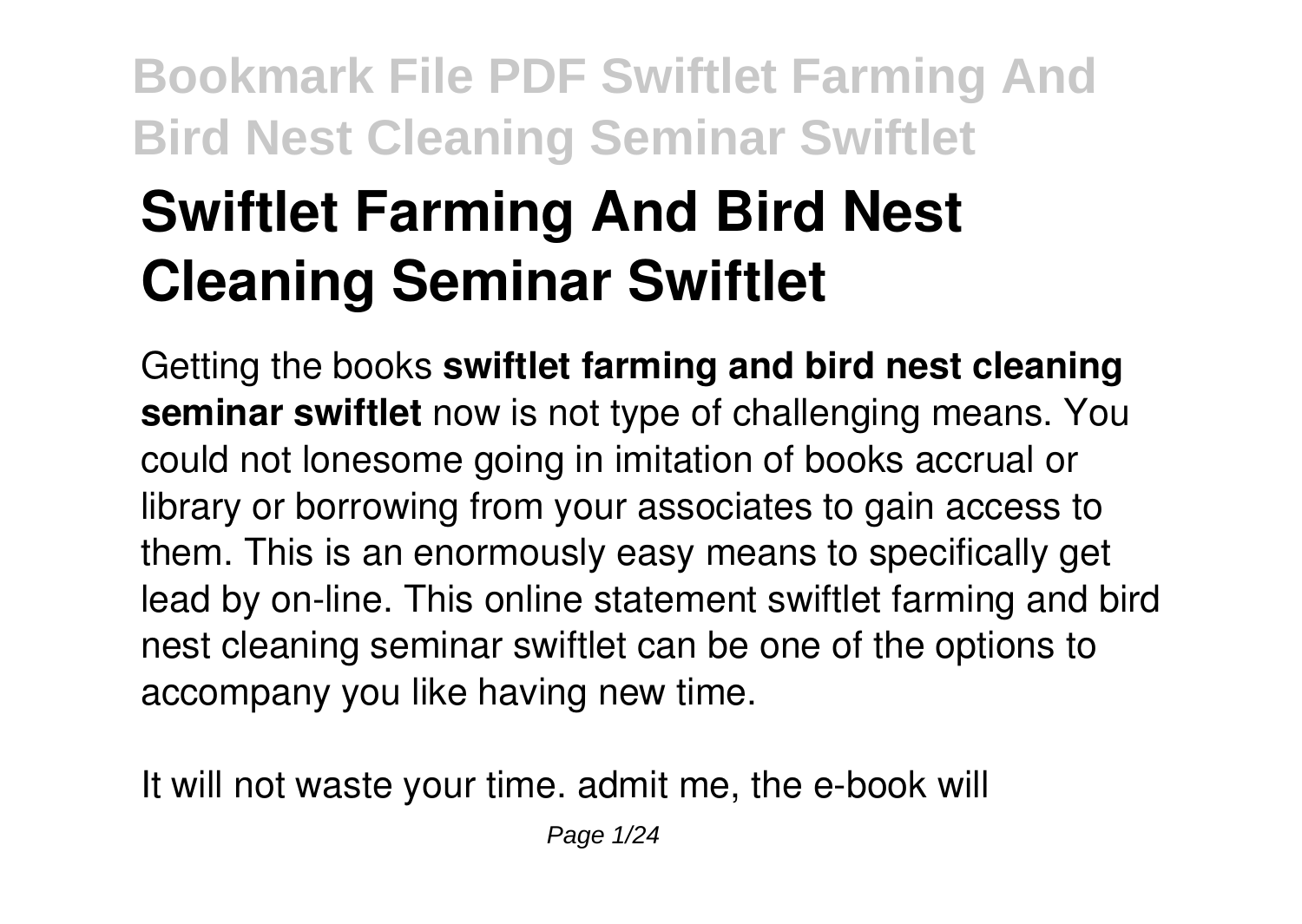unquestionably tune you additional issue to read. Just invest tiny epoch to edit this on-line notice **swiftlet farming and bird nest cleaning seminar swiftlet** as well as review them wherever you are now.

House Of Bird's Nest *Edible bird nest harvest - Swiftlet Bird nest Processing - How to make bird nest soup*

Legalized Swiftlet Farming in Malaysia Swiftlet bird flying to find their nest# bird's nest farming#

NUMIT Swiftlet Farming : Episode 1Salivating for a New Nest | Wild Borneo Swiftlet Bird's Nest | Eye On Malaysia 3

swiftlet farming (edible birdnest)

Myanmar cashes in on edible birds' nests*Why Bird's Nest Soup Is So Expensive | So Expensive* Born to be Wild: Page 2/24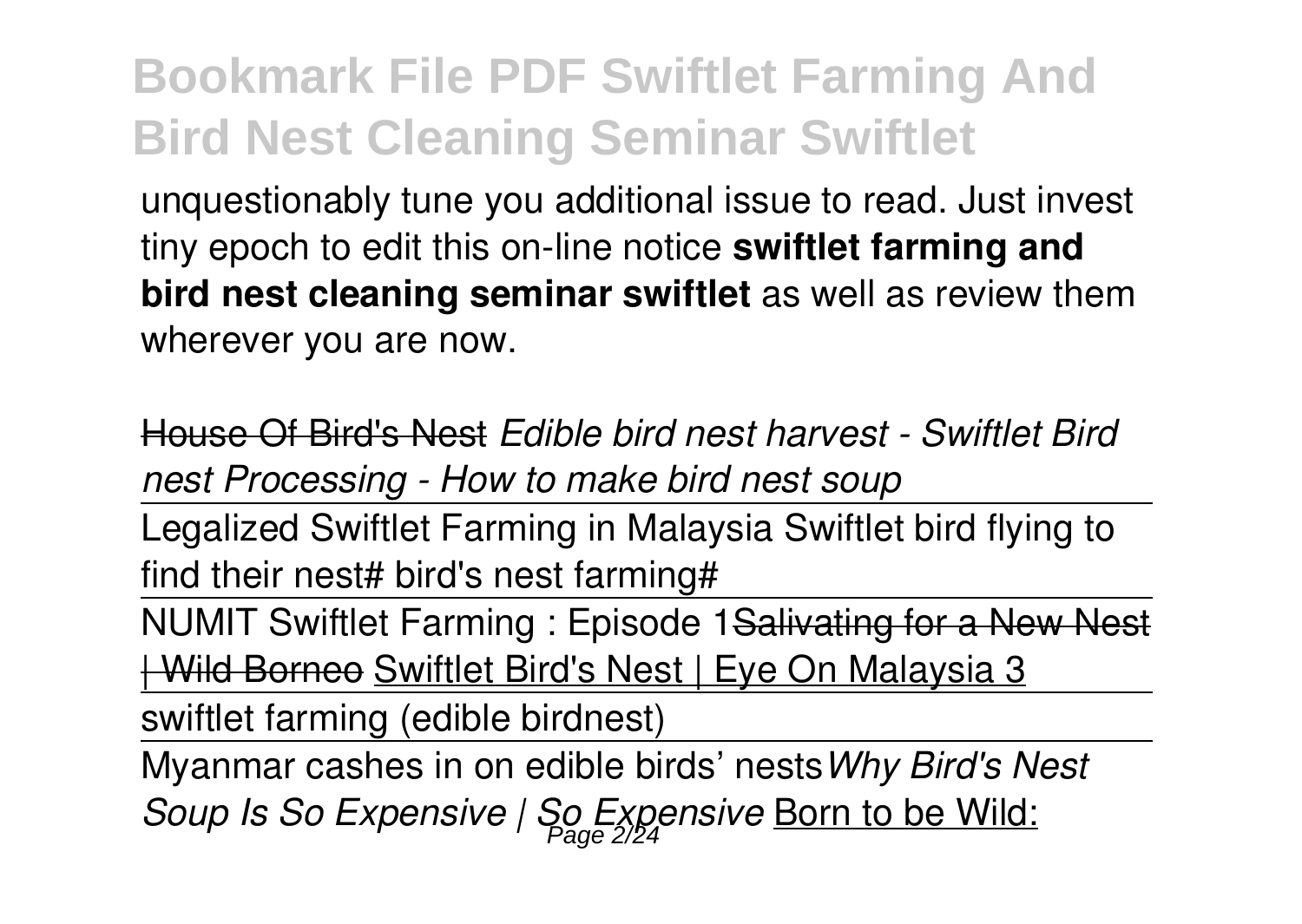Thousands of swiftlet birds residing in a private house Swiftlet Farming (Bird Nests Farming) Seminar Swallows Nesting, Feeding And Learn To Fly-Story of Swallows

How to Propagate/ Repot Bird's Nest Fern by Anak Bukid15 Most Amazing Nests In The Animal World! *Born to be Wild: House of the Glossy Swiftlets Chicken Swiftlet's Farm* SEA Swiftlet Farming : P10 | ????????(test)???????????????? ?????????????????% | Test Sound Nest Building of Engineer Bird\_Rufous Hornero Nest Building. *Edible bird nest harvest - Swiftlet Bird nest Processing - How to make bird nest soup| Noal Farms* Amazing Facts of Faith — Common Swift Swiftlet Bird Sound || ????????????????????????? <u>(???????????????????????????? 100%)</u> S<del>wiftlet Farming in</del><br>Page 3/24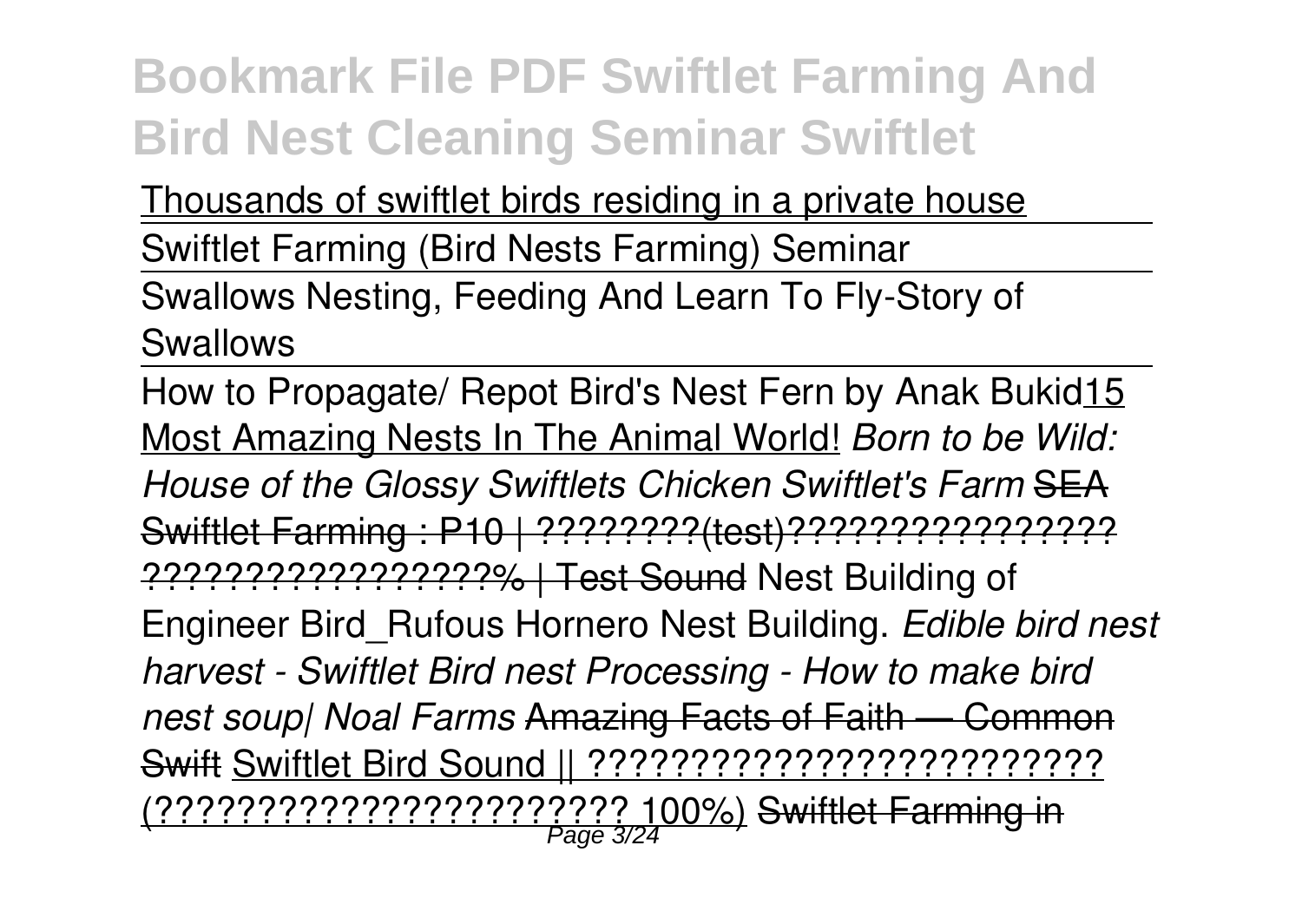#### Sabah Edible Bird Nest Documentary Teaser **young bird first cling outside the nest ( swiftlet farming / edible birdnest )**

Low Budget Swiftlet Bird House#13: The \$10,000 Ingredient, An Inside Look at Malaysia's Prized Bird's Nests Testimonial from customer for 16 months bird house *Protection of Swiftlets (Hindi) - ?????????? ?? ??????? VGD Swiftlet Farm / Birdhouse in Malaysia* Swiftlet Farming And Bird Nest I'd been staring out at our snow-covered yard when, out of the blue, my father told me that he'd invested in a bird farm, or more specifically, an aviary for the edible-nest swiftlet.

#### Chasing Birds with My Father

CITY Hall has put an end to a long standing case about a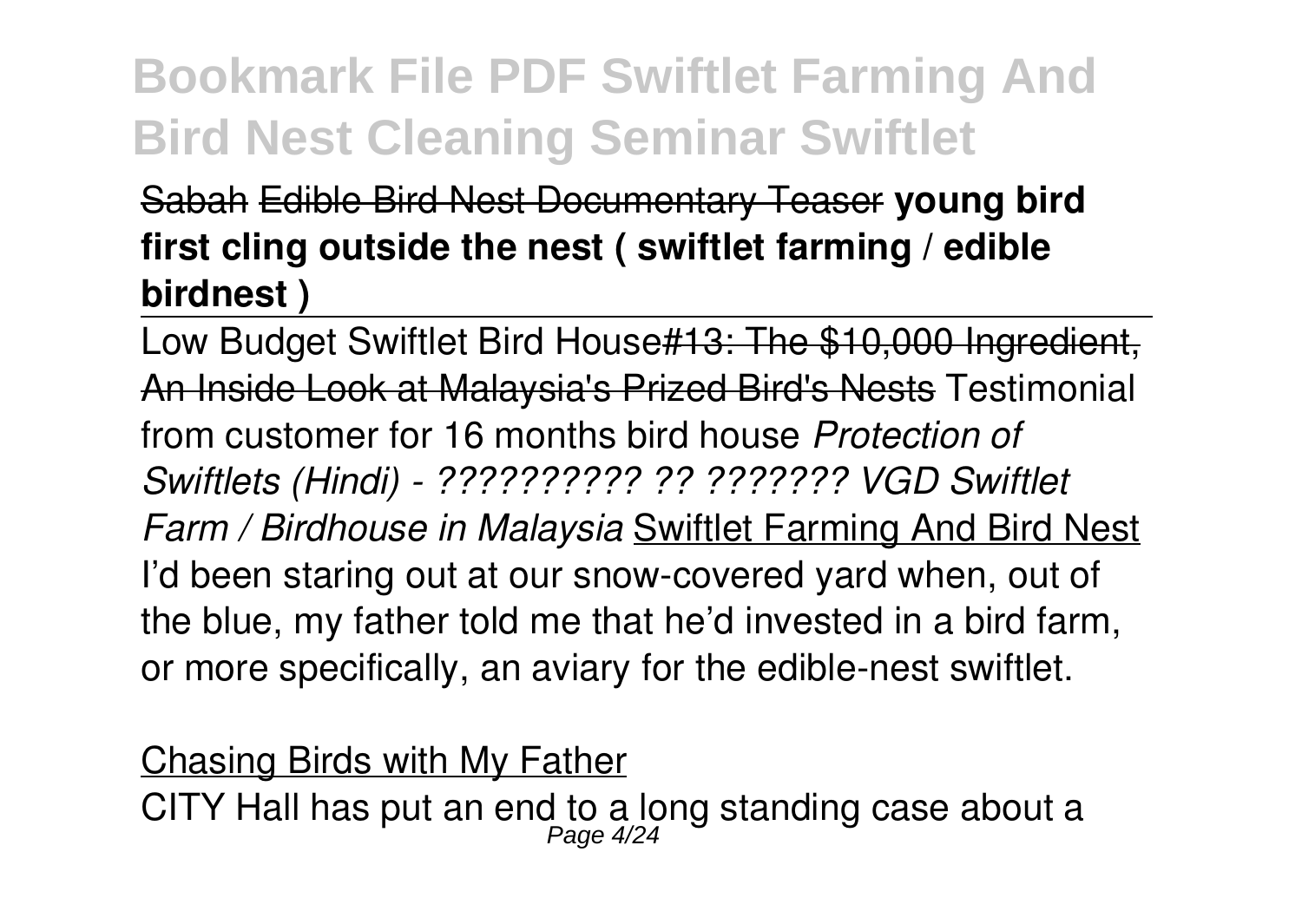swiftlet farming being carried out illegally ... the spaces in there because swiftlets will not nest in well-lit areas. "As such type of bird ...

#### Kolombong swiftlet house finally closed

To passersby, it looks like an empty, overgrown field in the suburbs, closely monitored by corrections officers from the neighboring county workhouse. But the St. Paul Audubon Society says the 77-acre ...

Habitat or housing? Audubon Society urges Ramsey County to save grassland eyed for development We have lots of pines and a dogwood or two and many trees that I can't identify in the backyard. We back up to a few<br>Page 5/24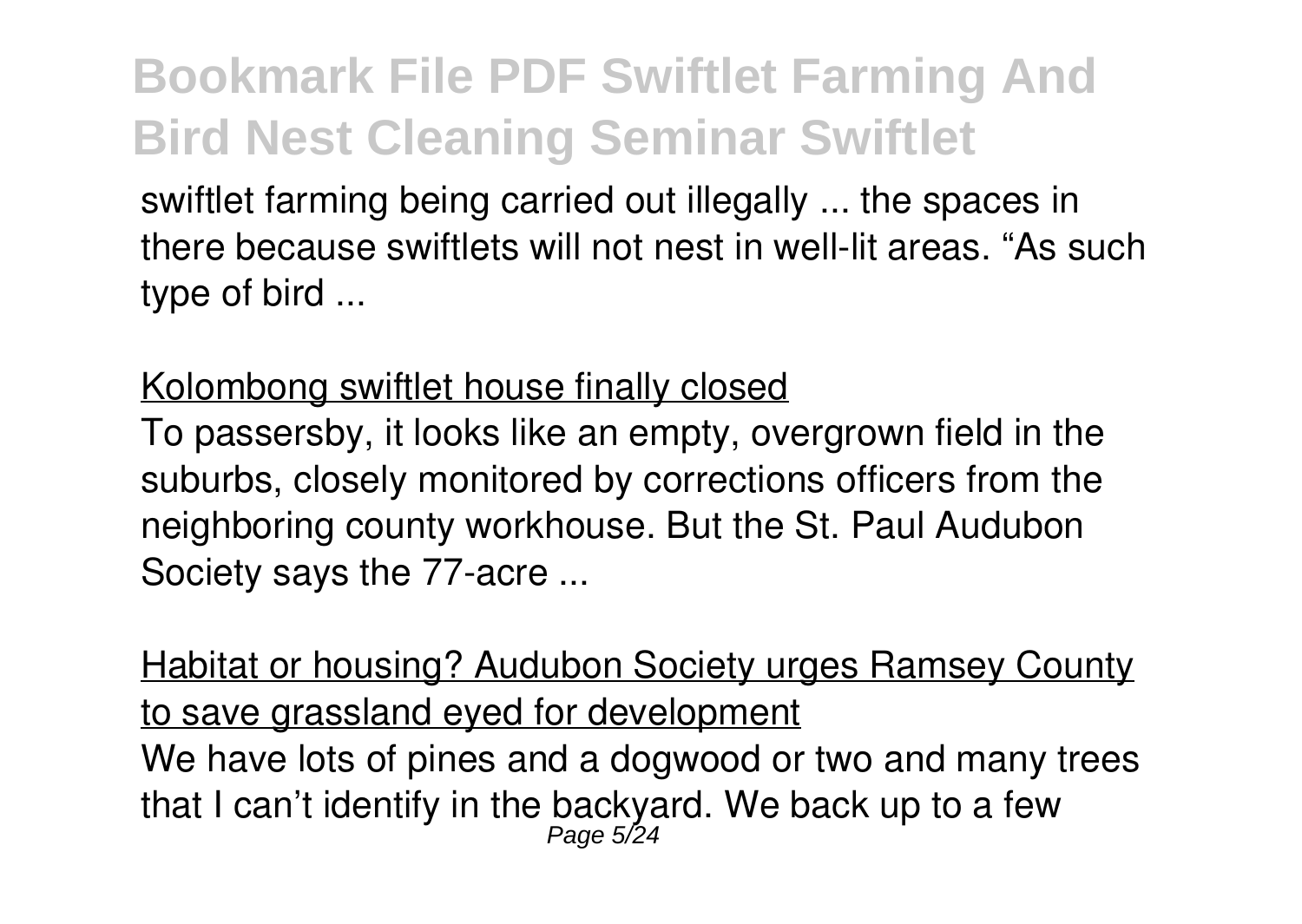houses way behind us, with their woods in between. As more green spaces are cleared ...

#### I Hope Too Many Trees Don't Fall Today

Dennis Tamura never set out to be a bird-watcher. He's been a farmer for over 35 years, and he and his wife grow organic vegetables and flowers on Blue Heron Farms outside Watsonville.

This farm relies on birds — not pesticides — to control pests This is New Hampshire Audubon's Rare Bird Alert for Monday, July 12. An eared grebe was discovered on Long Pond in Lempster on July 7, has been seen numerous times since then, and was last reported on ... Page 6/24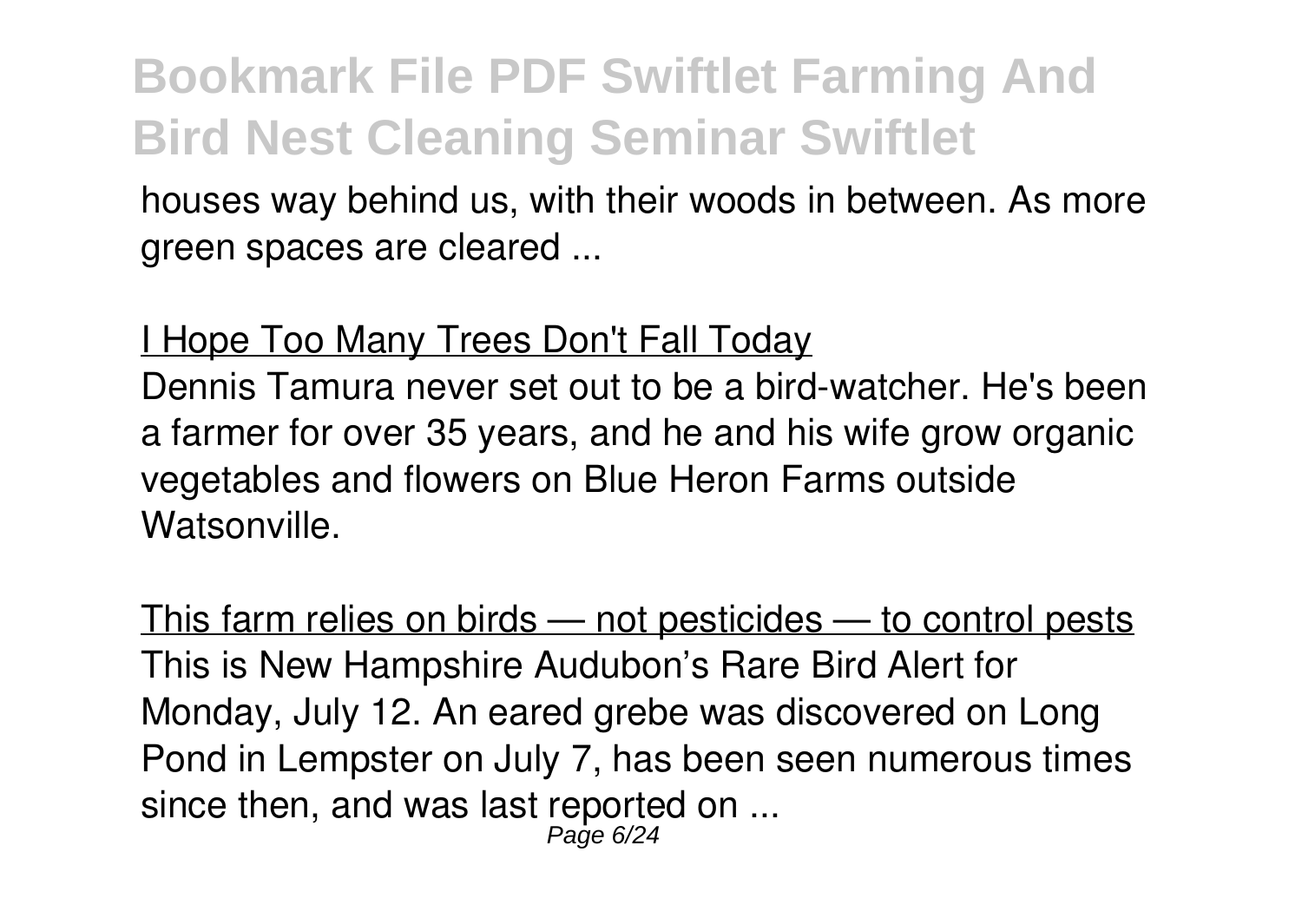#### Rare Bird Alert

A conservationist near Indian Head is taking steps to help the bird population rebound in rural Saskatchewan. Lorne Scott is a member of the Order of Canada and previously served as Saskatchewan's ...

Sask. conservationist tends to more than 400 birdhouses near Indian Head

WATCH: Suffolk County police had to cut a storm drain and then wildlife rehabilitators from Strong Island Rescue stepped in.

Long Island Rescuers Save A Baby Mockingbird From Storm Page 7/24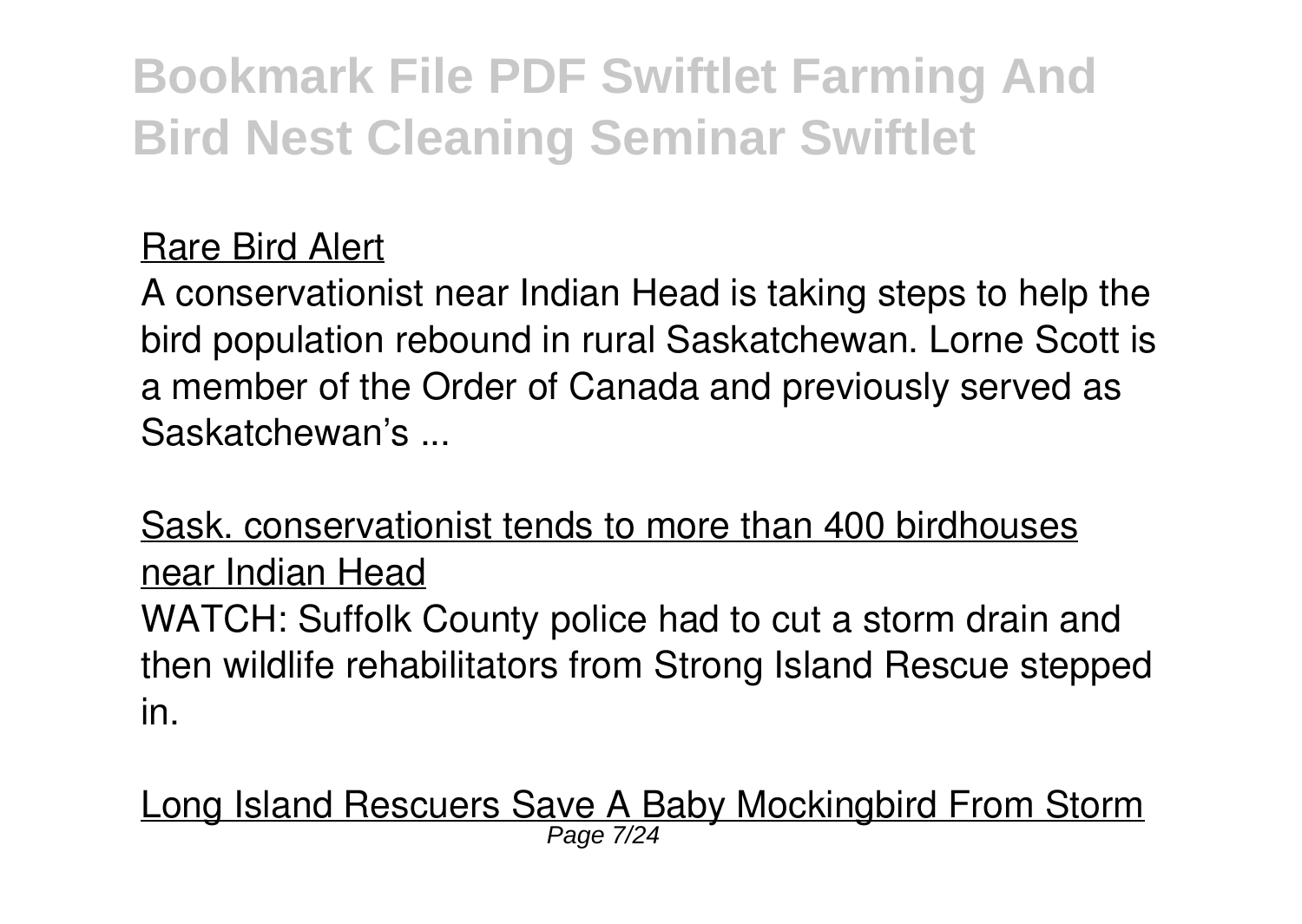#### Drain

Pleasant Valley Gardens Farm (fresh veggies). • Tewksbury Public Library's Community Garden (fresh veggies). Dinner food trucks • Birds Nest Italian Street Food Truck (sliders, deep fried manicotti, ...

Tewksbury Community Market to host 30 vendors June 24 We needed to downsize for me," Jane says. "I had to do everything." They looked at apartments, which Jane dismissed as "like a hotel." Instead, they chose an attached two-bedroom brick-and-shingles ...

#### The Upscale Downsize

My wife and I decided to build a trellis over our blueberry Page 8/24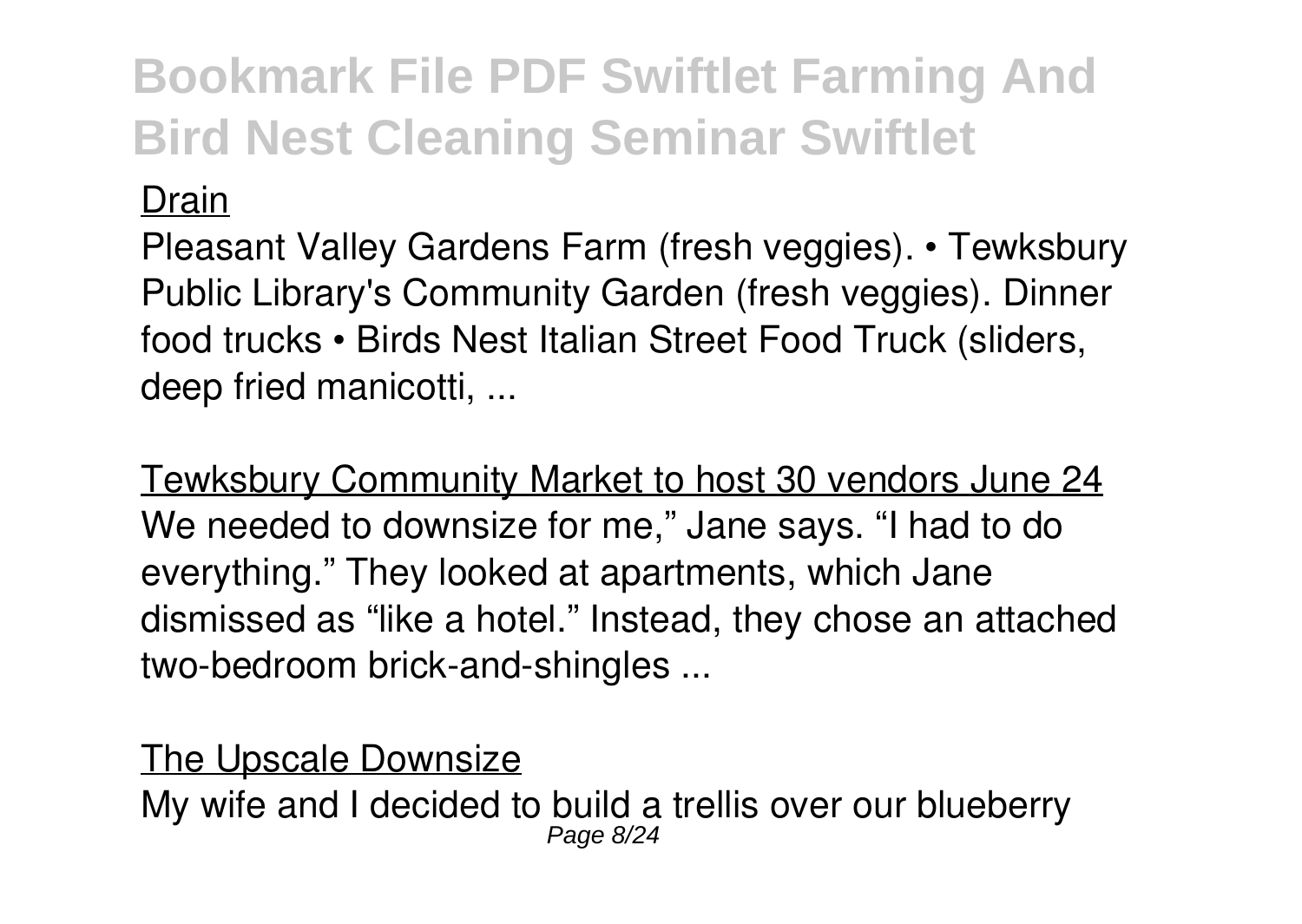bushes to keep the birds off of our crop this year. I used some bamboo we have on ...

DR. JOHN RHENEY COLUMN: Zoo sadism on the roadways Several residents of a town have been attacked by a bird of prey while out walking or jogging. Eva Ruby suffered a wound to her head after being swooped on by the bird of prey in Flitwick, ...

Flitwick residents attacked by swooping bird of prey The EU Commission will propose to end the use of cages on farms for laying hens, sows, calves, rabbits, pullets, broiler breeders, layer breeders, quail, ducks and geese. The proposal is expected by ...<br><sup>249 Page</sup>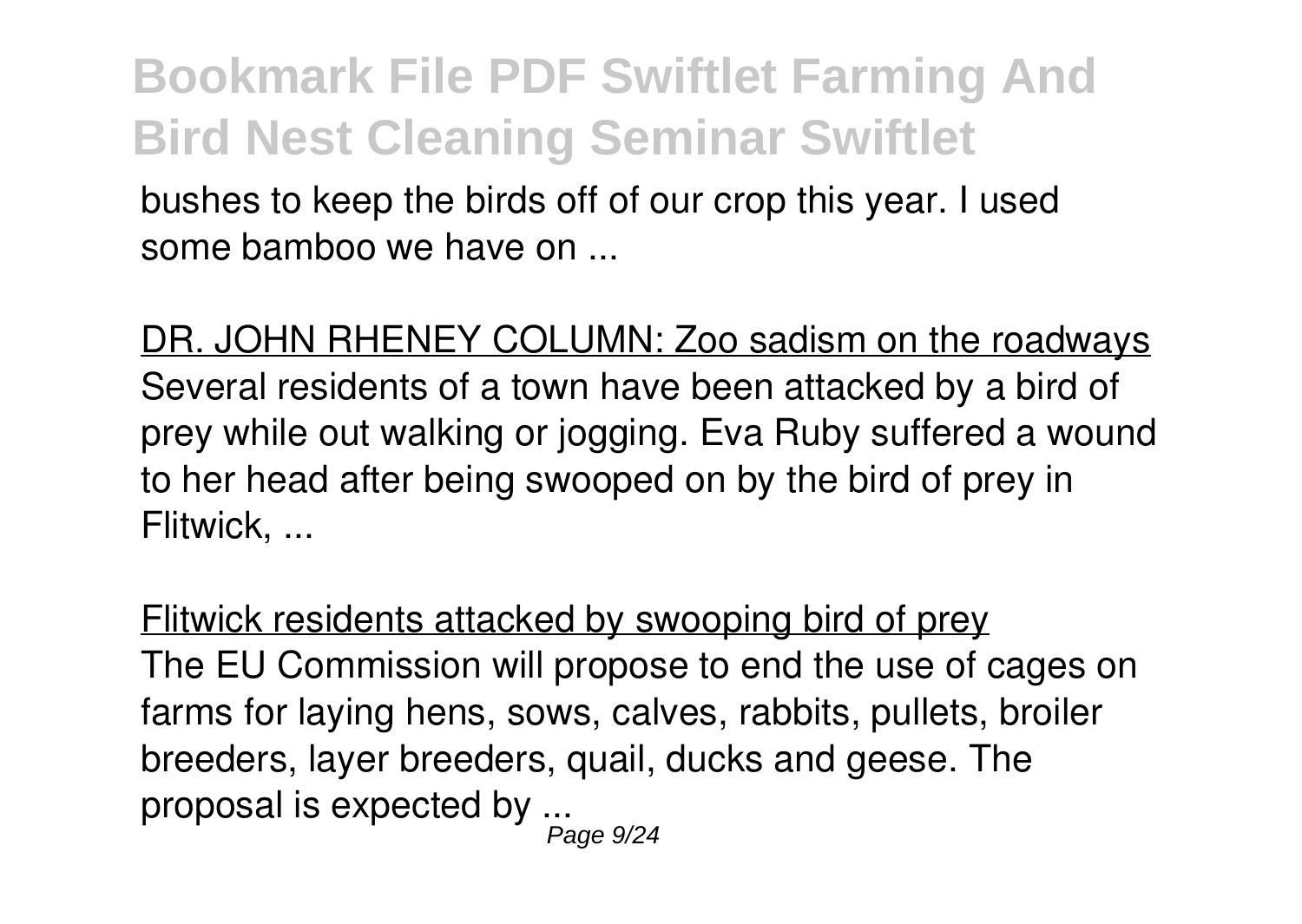EU Commission proposes to end the use of cages on farms The sparrow-sized relative of blackbirds migrates as much as 12,500 miles from its winter range in South America to nest among ... of farming, however, has caused the bird's population to ...

New partnership balances bird habitat with farming at UMaine Once upon a time there was a mother duck sitting upon her nest in the midst of a bamlot. Few of the other ducks at the farm paid her any ...

FAITH AND VALUES: You are somebody special Grassland birds in the Northeast face growing pressures. Page 10/24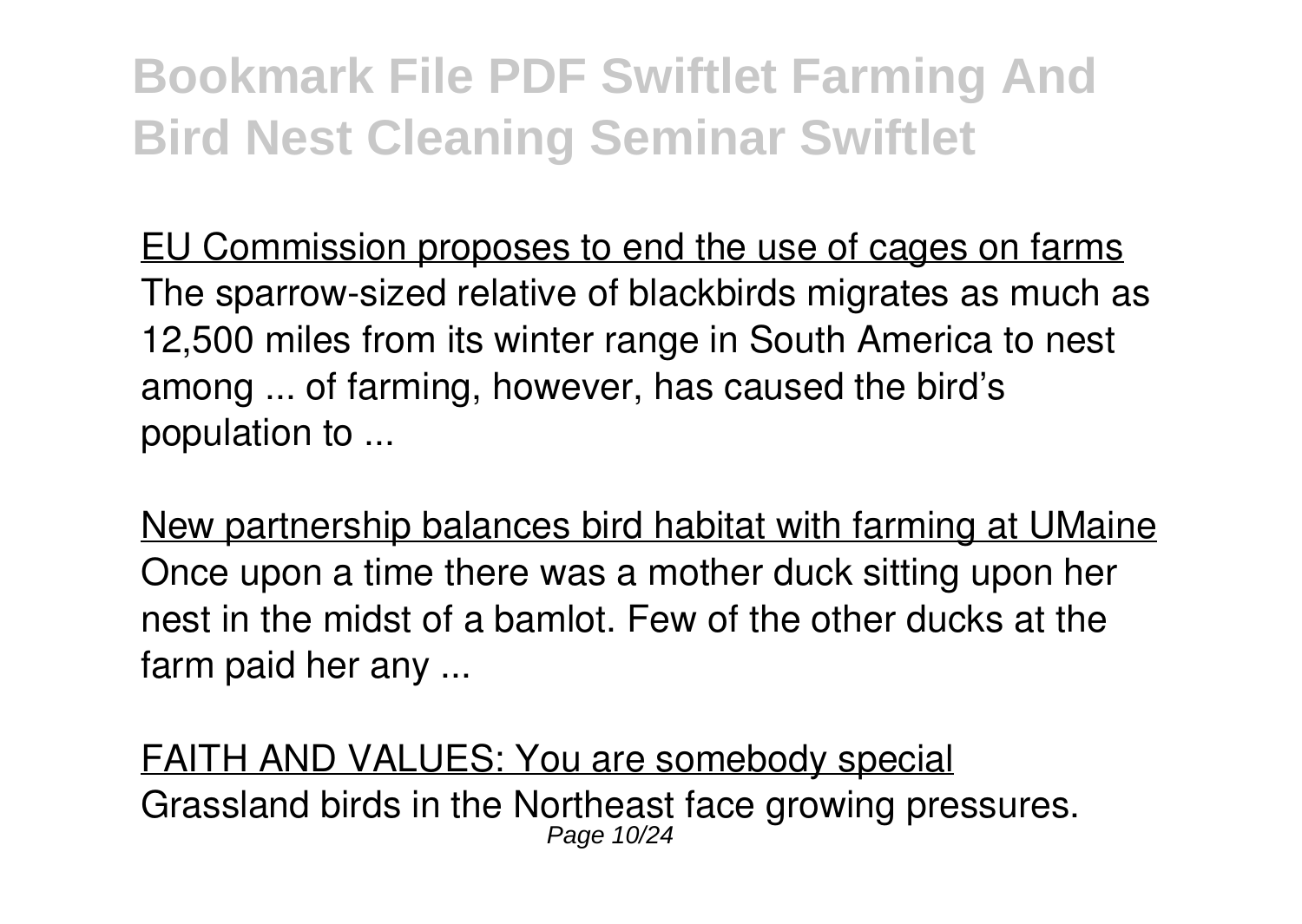Programs that pay farmers to help them offer both a boost.

How Farmers In New England Make Hay for Bobolinks As travel shifts from ticking off bucket lists to more personal, meaningful encounters, city hotels are securing their role as a home base.

What's the path from mass travel to meaningful travel? Such calamities are the result of a record heat wave and bone-dry conditions that gripped western North America in the past month, threatening animals and undermining the livelihood of farmers. What's ...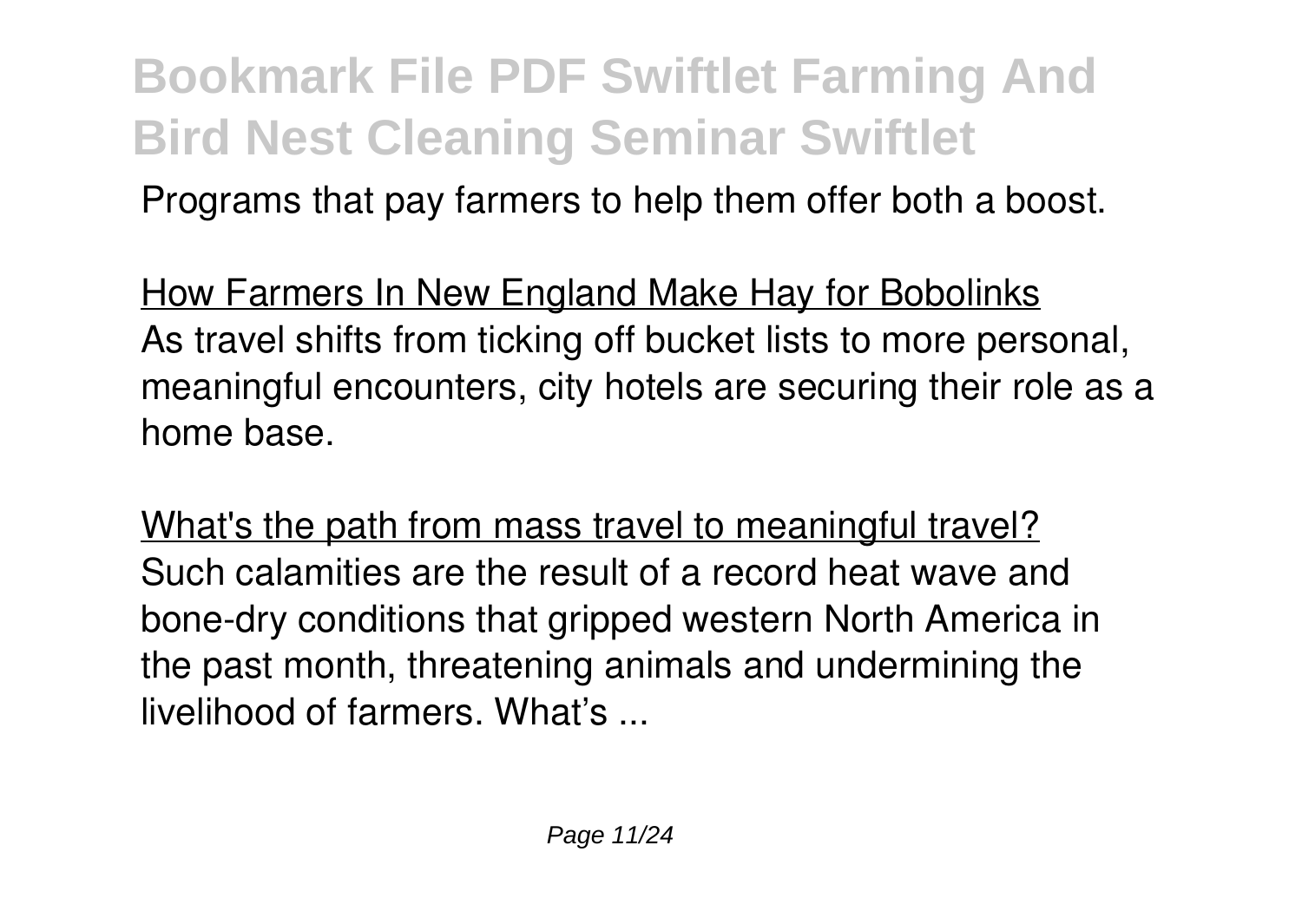This handbook covers DEA topics that are extensively used and solidly based. The purpose of the handbook is to (1) describe and elucidate the state of the field and (2), where appropriate, extend the frontier of DEA research. It defines the state-of-the-art of DEA methodology and its uses. This handbook is intended to represent a milestone in the progression of DEA. Written by experts, who are generally major contributors to the topics to be covered, it includes a comprehensive review and discussion of basic DEA models, which, in the present issue extensions to the basic DEA Page 12/24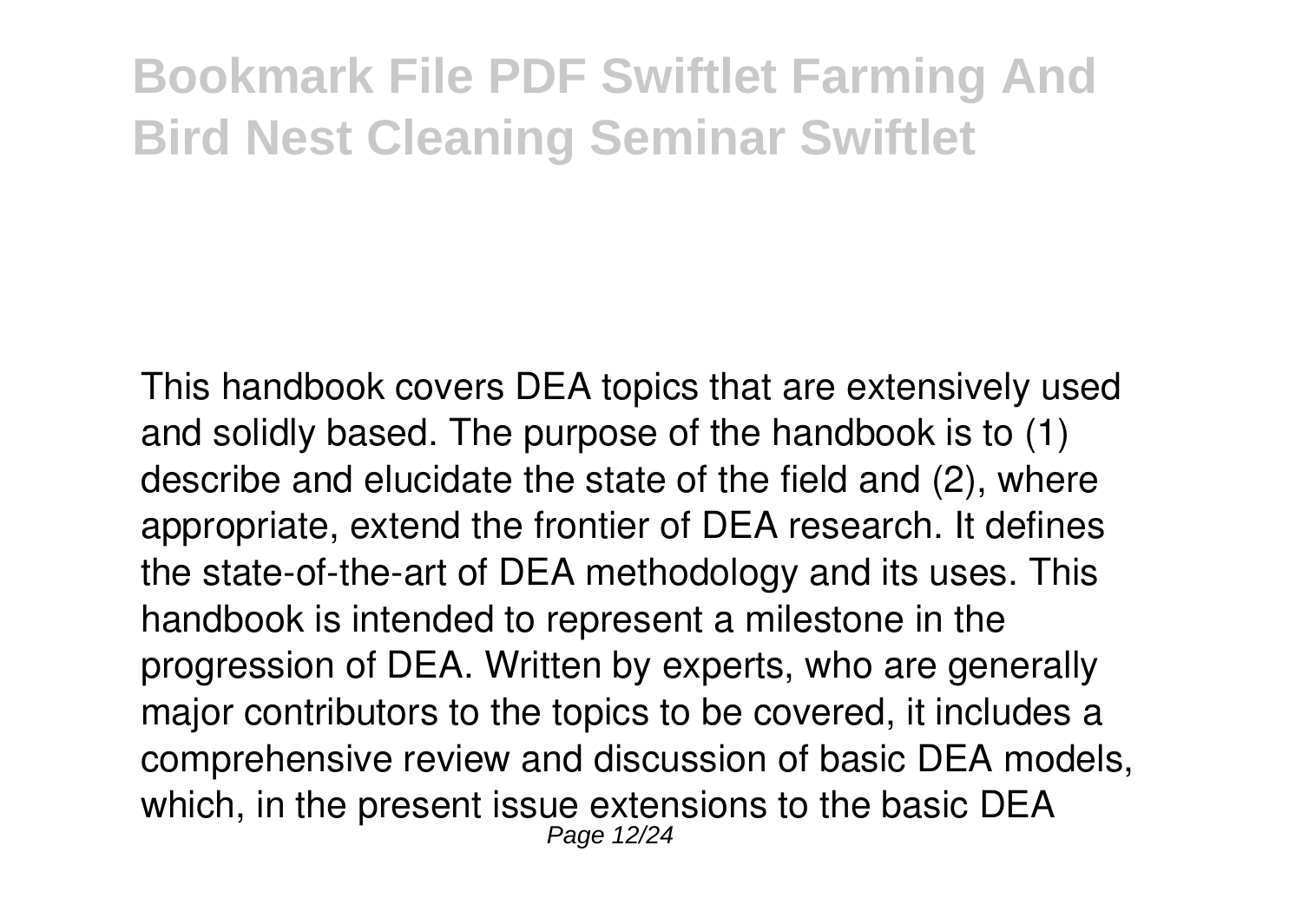methods, and a collection of DEA applications in the areas of banking, engineering, health care, and services. The handbook's chapters are organized into two categories: (i) basic DEA models, concepts, and their extensions, and (ii) DEA applications. First edition contributors have returned to update their work. The second edition includes updated versions of selected first edition chapters. New chapters have been added on: different approaches with no need for a priori choices of weights (called "multipliers) that reflect meaningful trade-offs, construction of static and dynamic DEA technologies, slacks-based model and its extensions, DEA models for DMUs that have internal structures network DEA that can be used for measuring supply chain operations, Selection of DEA applications in the service sector with a Page 13/24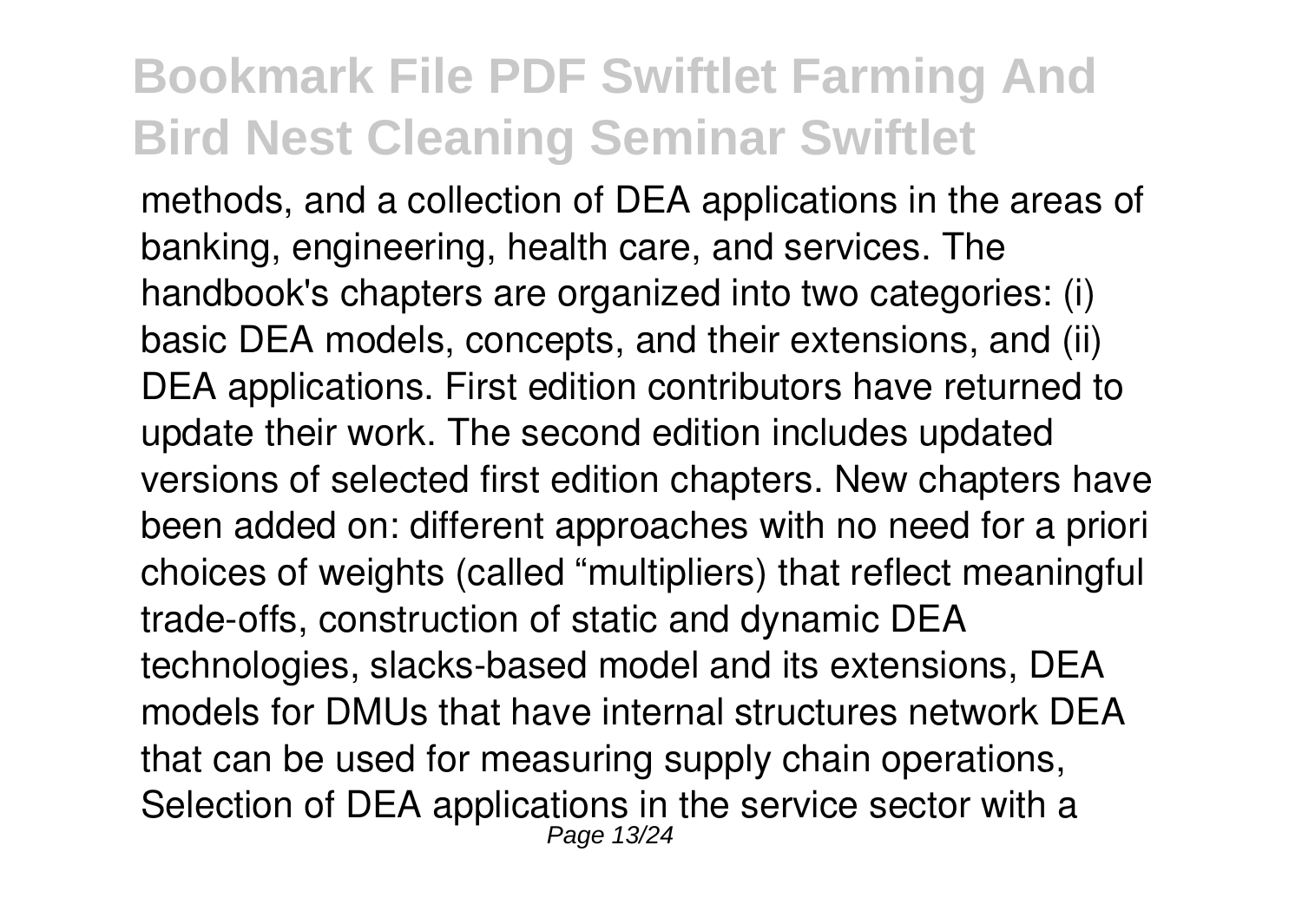focus on building a conceptual framework, research design and interpreting results.

Agricultural expansion has transformed and fragmented forest habitats at alarming rates across the globe, but particularly so in tropical landscapes. The resulting land-use configurations encompass varying mosaics of tree cover, human settlements and agricultural land units. Meanwhile, global demand for agricultural commodities is at unprecedented levels. The need to feed nine billion people by 2050 in a world of changing food demands is causing increasing agricultural intensification. As such, market-orientated production Page 14/24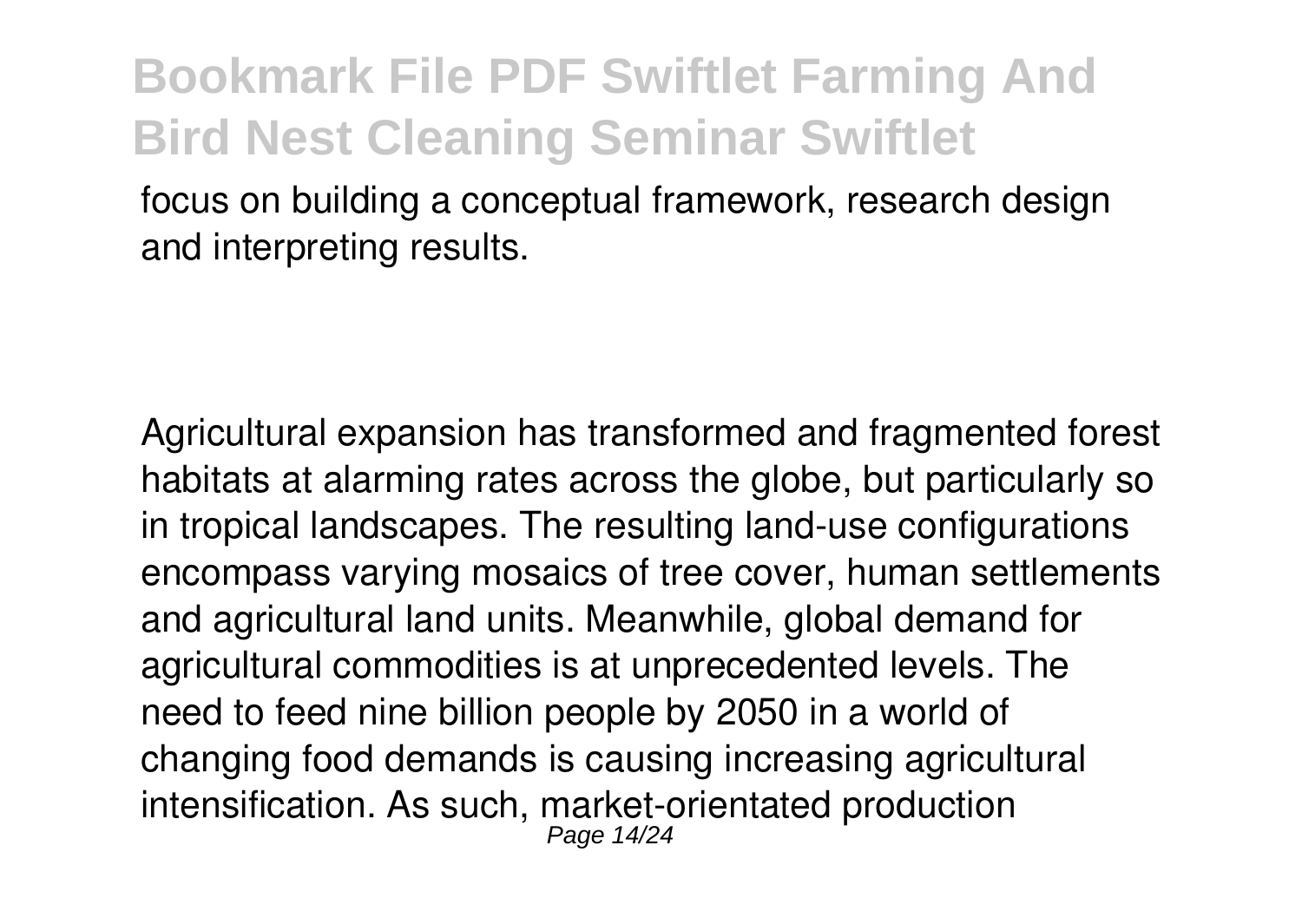systems are now increasingly replacing traditional farming practices, but at what cost? The Agrarian Change project, coordinated by the Center for International Forestry Research, explores the conservation, livelihood and food security implications of land-use and agrarian change processes at the landscape scale. This book provides detailed background information on seven multi-functional landscapes in Ethiopia, Cameroon, Indonesia, Nicaragua, Bangladesh, Zambia and Burkina Faso. The focal landscapes were selected as they exhibit various scenarios of changing forest cover, agricultural modification and integration with local and global commodity markets. A standardized research protocol will allow for future comparative analyses between these sites. Each case study chapter provides a Page 15/24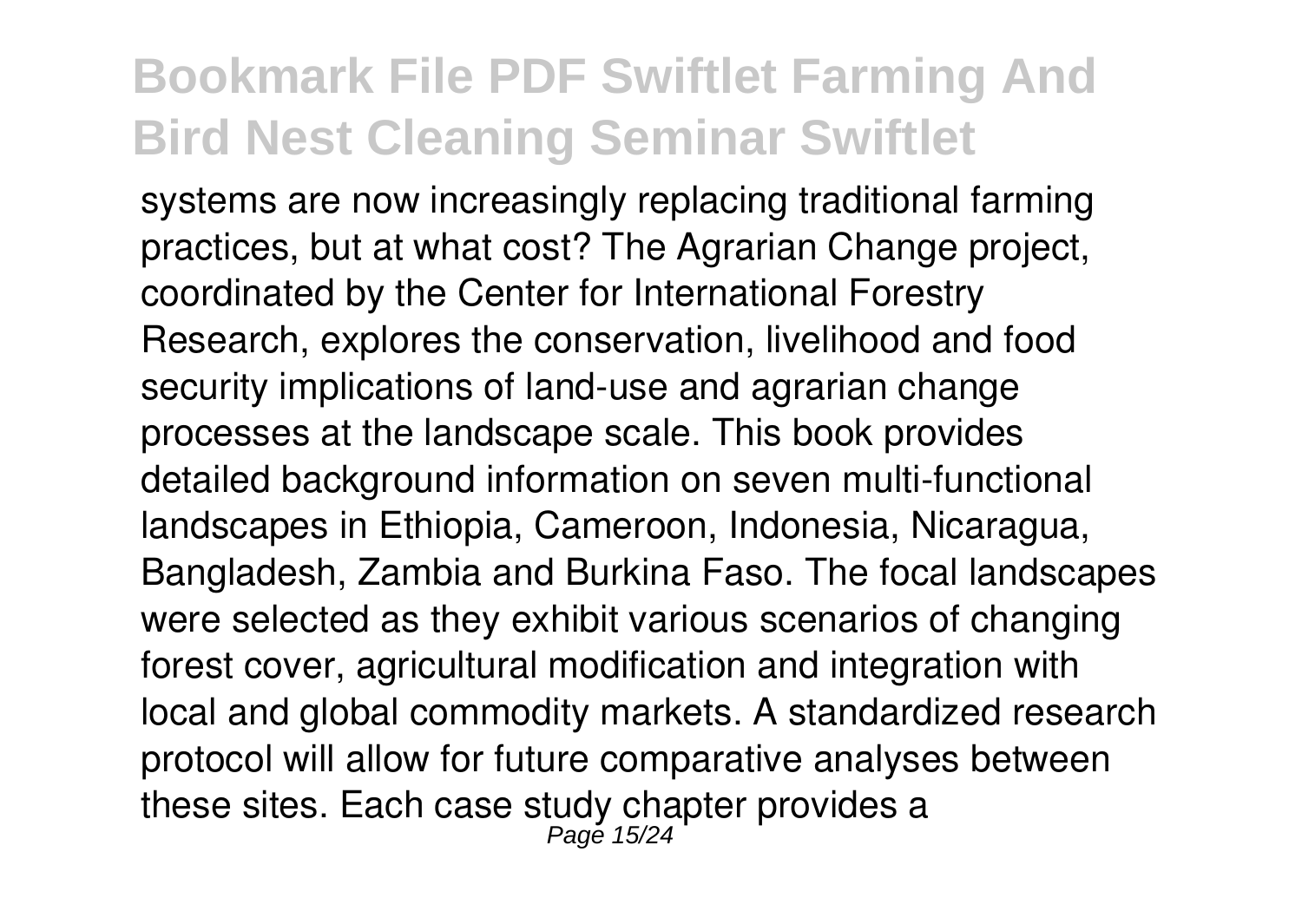comprehensive description of the physical and socioeconomic context of each focal landscape and a structured account of the historical and political drivers of land-use change occurring in the area. Each case study also draws on contemporary information obtained from key informant interviews, focus group discussions and preliminary data collection regarding key topics of interest including: changes in forest cover and dependency on forest products, farming practices, tenure institutions, the role and presence of conservation initiatives, and major economic activities. The follow-on empirical study is already underway in the landscapes described in this book. It examines responses to agrarian change processes at household, farm, village and landscape levels with a focus on poverty levels, food security,<br> $P_{\text{age 16/24}}$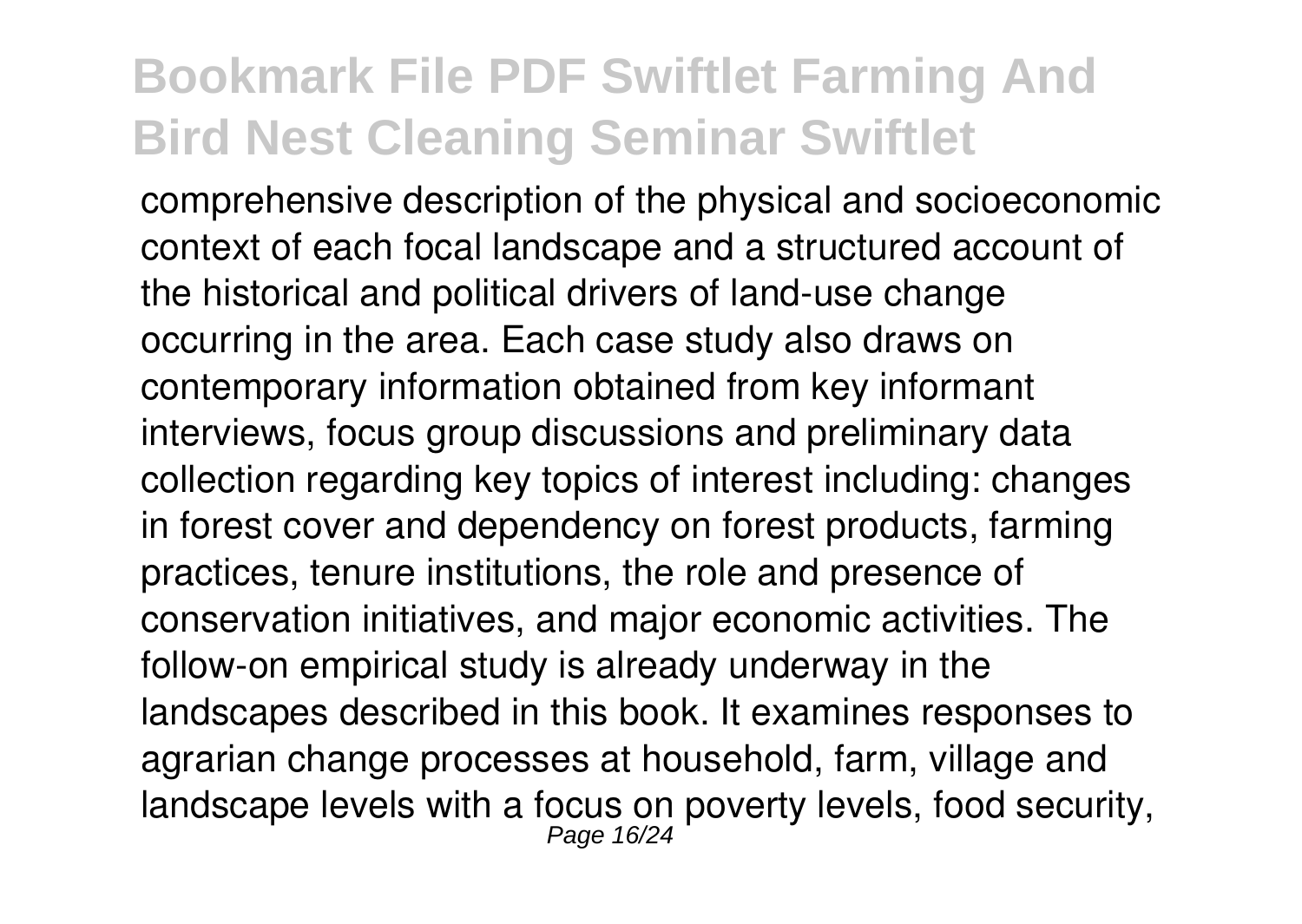dietary diversity and nutrition, agricultural yields, biodiversity, migration and land tenure. This research intends to provide much needed insights into how landscape-scale land-use trajectories manifest in local communities and advance understanding of multi-functional landscapes as socioecological systems.

The studies in this volume provide an ethnography of a plantation frontier in central Sarawak, Malaysian Borneo. Drawing on the expertise of both natural scientists and social scientists, the key focus is the process of commodification of nature that has turned the local landscape into anthropogenic Page 17/24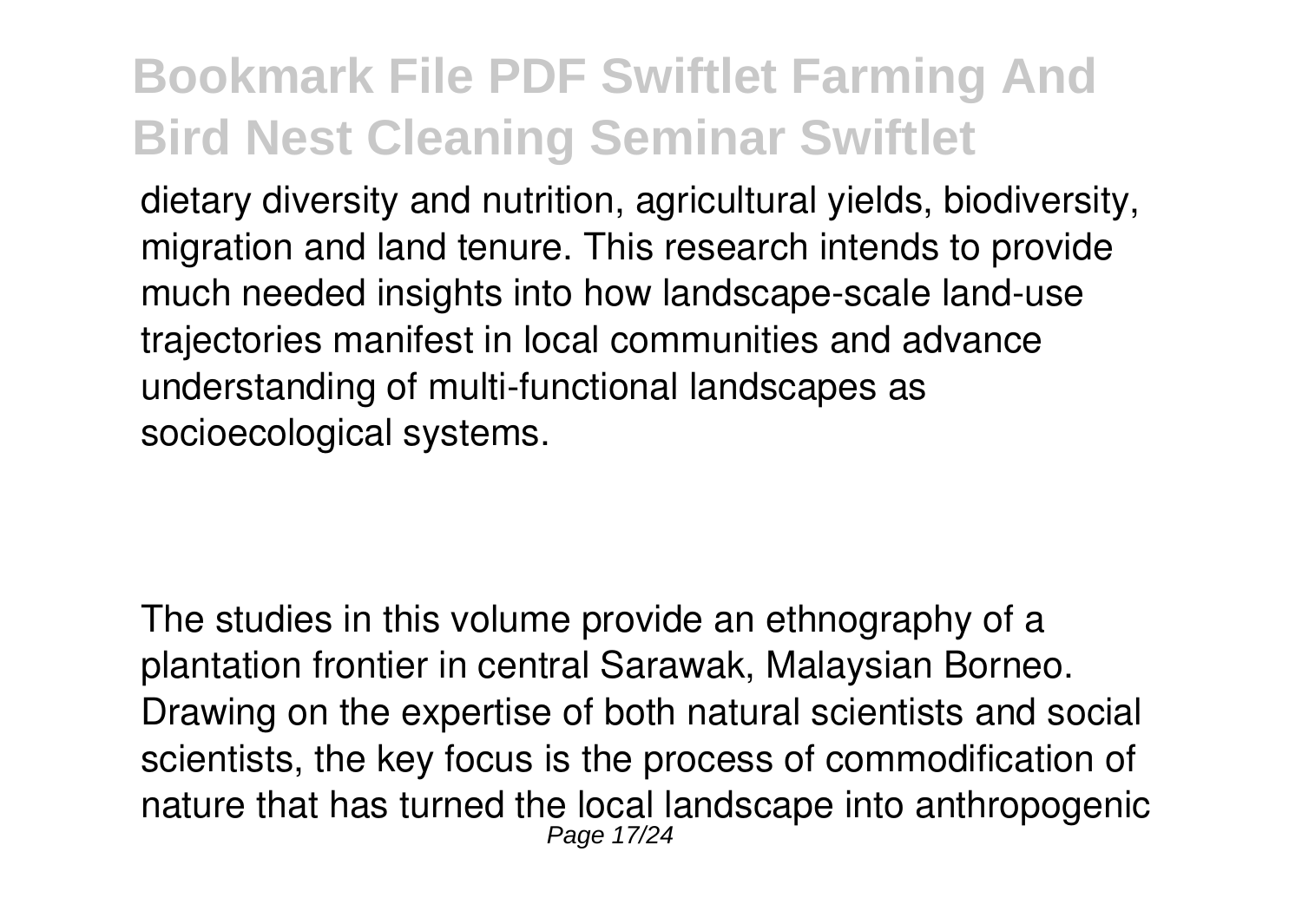tropical forests. Analysing the transformation of the space of mixed landscapes and multiethnic communities—driven by trade in forest products, logging and the cultivation of oil palm—the contributors explore the changing nature of the environment, multispecies interactions, and the metabolism between capitalism and nature. The project involved the collaboration of researchers specialising in anthropology, geography, Southeast Asian history, global history, area studies, political ecology, environmental economics, plant ecology, animal ecology, forest ecology, hydrology, ichthyology, geomorphology and life-cycle assessment. Collectively, the transdisciplinary research addresses a number of vital questions. How are material cycles and food webs altered as a result of large-scale land-use change? How<br>Page 18/24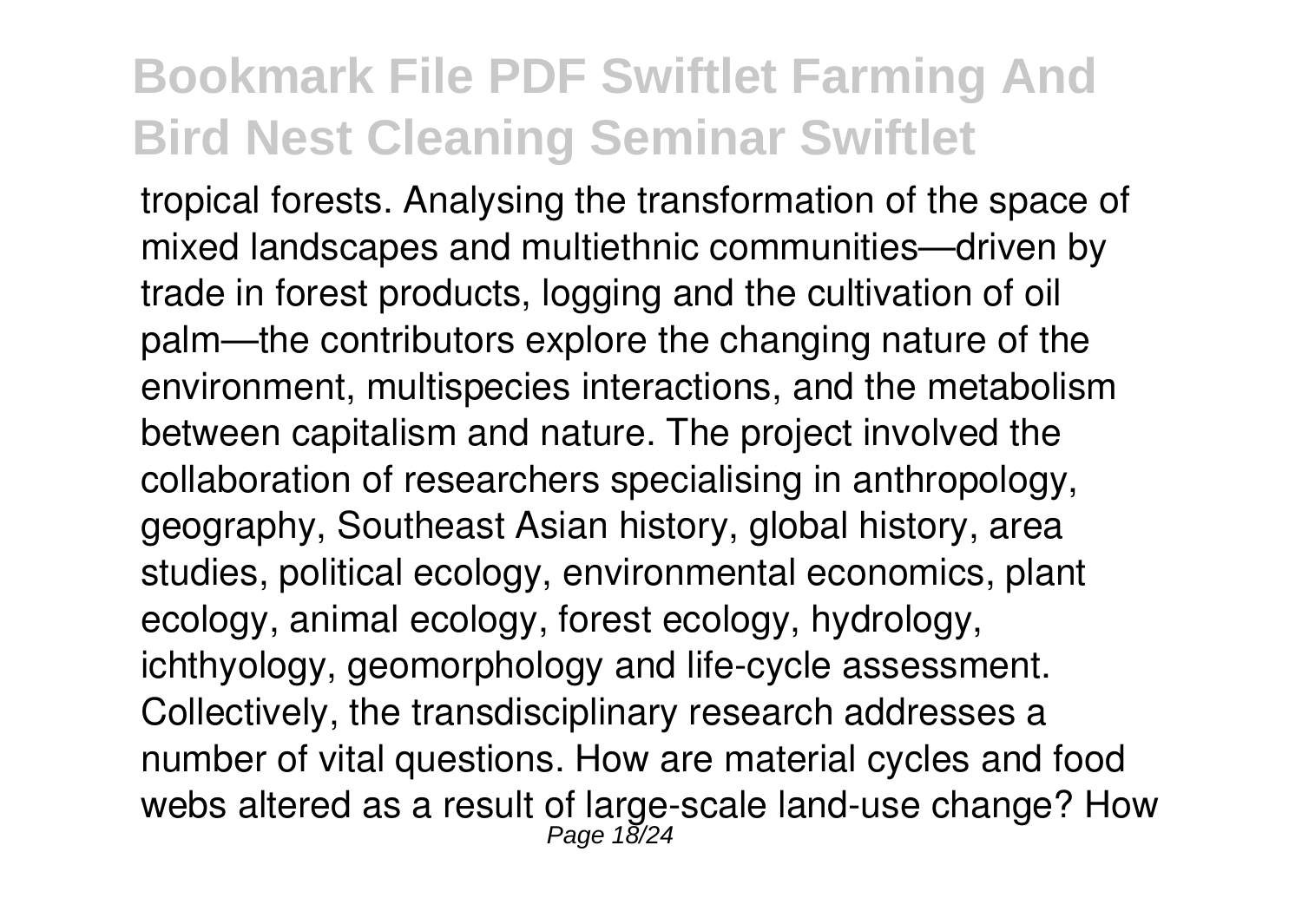have new commodity chains emerged while older ones have disappeared? What changes are associated with such shifts? What are the relationships among these three elements—commodity chains, material cycles and food webs? Attempts to answer these questions led the team to go beyond the dichotomy of society and nature as well as human and non-human. Rather, the research highlights complex relational entanglements of the two worlds, abruptly and forcibly connected by human-induced changes in an emergent and compelling resource frontier in maritime Southeast Asia. Chapters 'Commodification of Nature on the Plantation Frontier' and 'Into a New Epoch: The Plantationocene' are available open access under a Creative Commons Attribution-NonCommercial-NoDerivatives 4.0 Page 19/24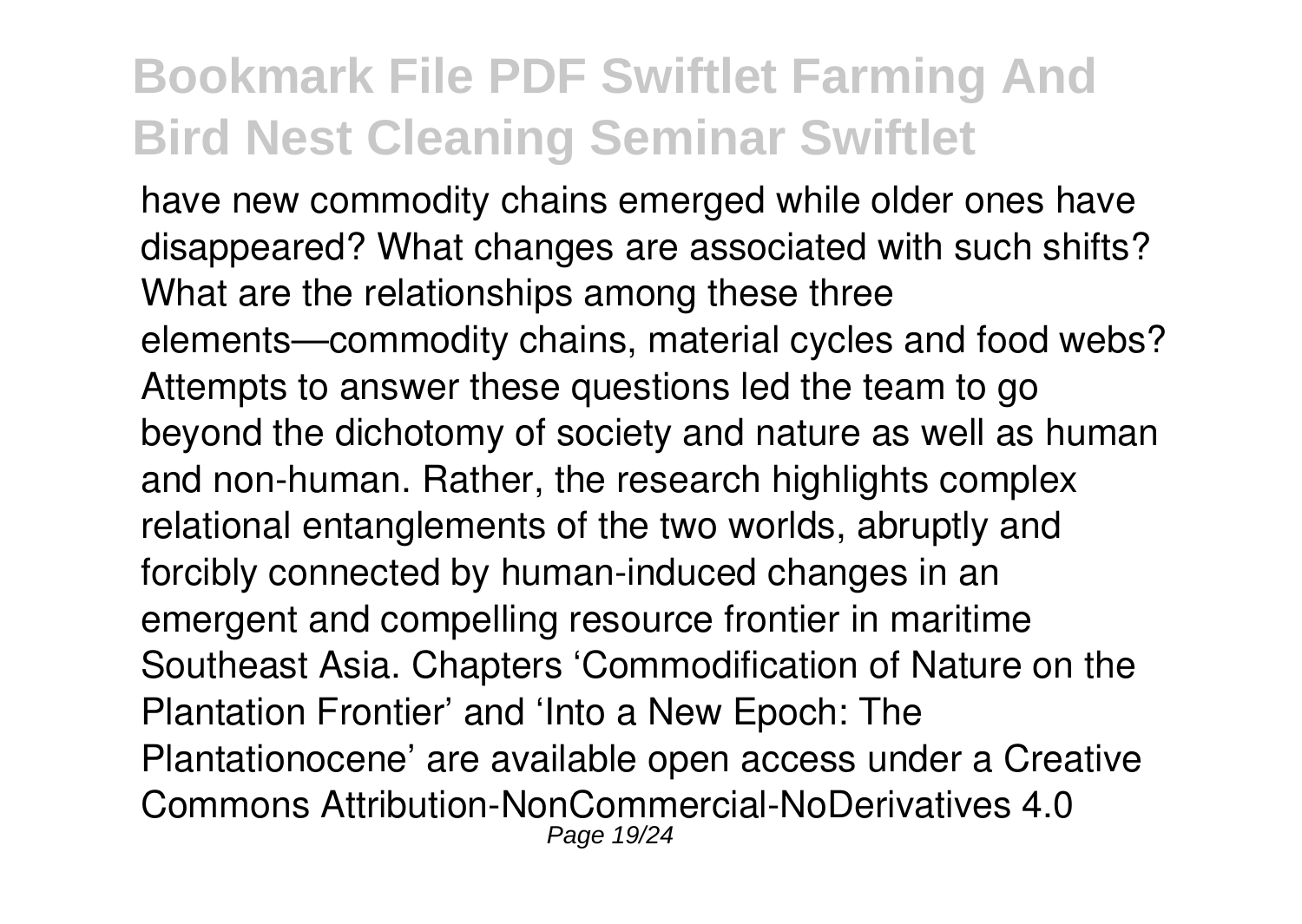#### **Bookmark File PDF Swiftlet Farming And Bird Nest Cleaning Seminar Swiftlet** International License via link.springer.com.

This book presents a technical review of ecological and life history information on a range of Bornean wildlife species, aimed at identifying what makes these species sensitive to timber harvesting practices and associated impacts. It addresses three audiences: 1) those involved in assessing and regulating timber harvesting activities in Southeast Asia, 2) those involved in trying to achieve conservation goals in the region, and 3) those undertaking research to improve multipurpose forest management. This book shows that forest management can be improved in many simple ways to allow timber extraction and wildlife conservation to be more compatible than under current practices. The Page 20/24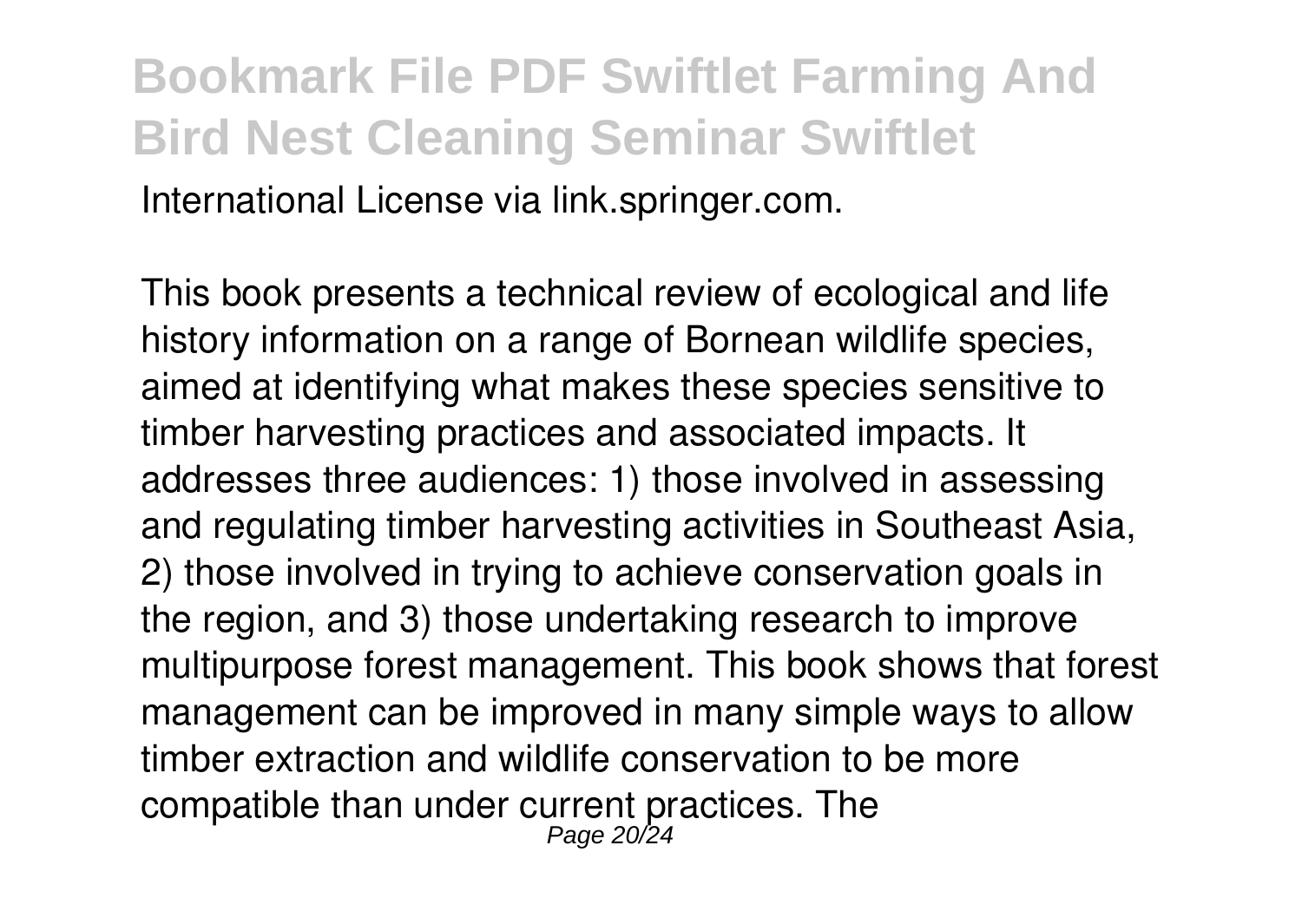recommendations can also be valuable to the many governmental and non-governmental organisations promoting sustainable forest management and eco-labelling. Finally, it identifies a number of shortcomings and gaps in knowledge, which the hope can interest the scientific community and promote further research. This review is, an important scientific step toward understanding and improving sustainable forestry practices for long-term biodiversity conservation. Even in the short term, however, significant improvements can be made to improve both conservation and the efficiency of forest management, and there is no need to delay action due to a perceived lack of information. In the longer term it is expected that the recommendations from this review will be implemented, and that further research will Page 21/24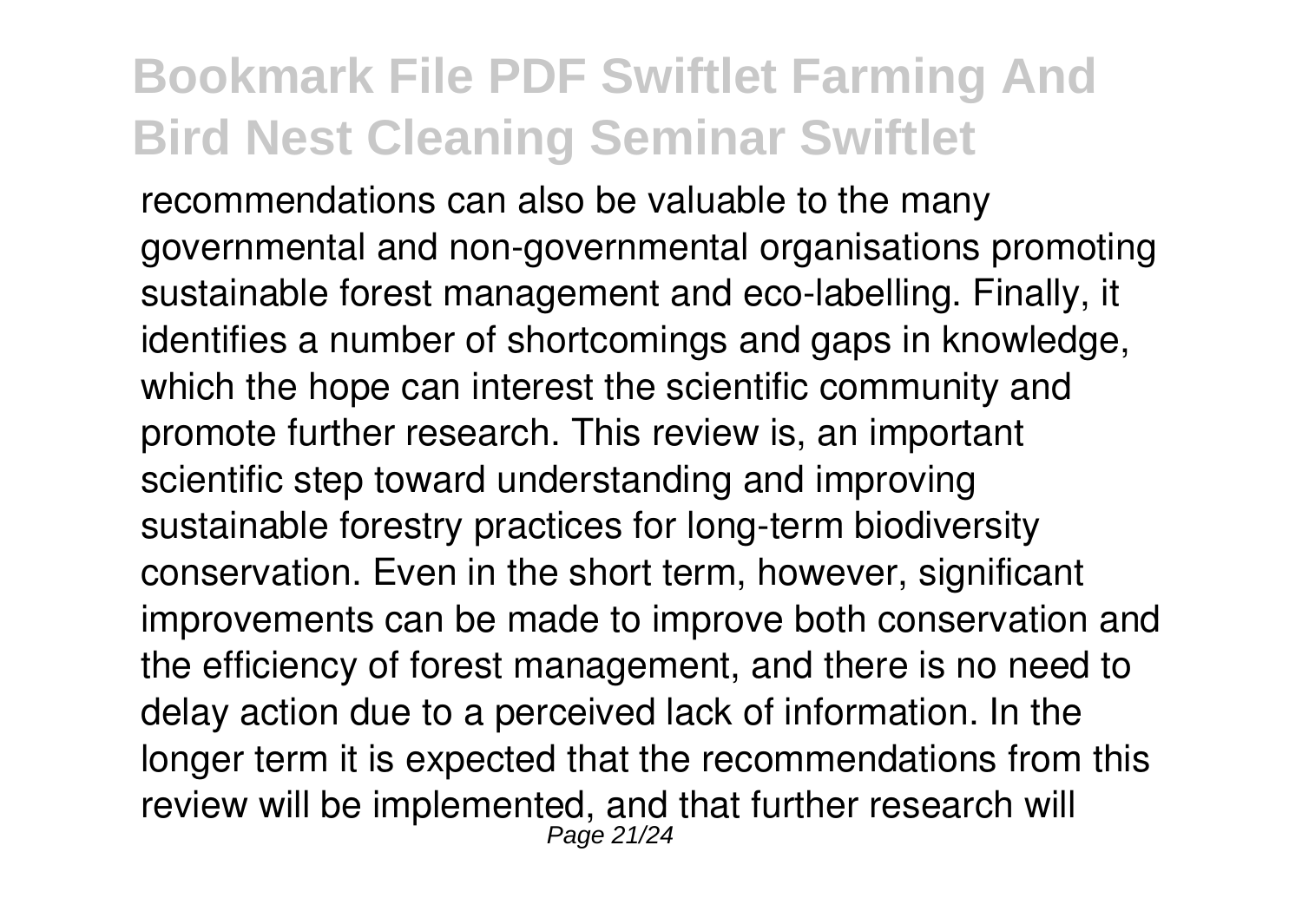continue to help foster an acceptable balance among the choices needed to maintain healthy wildlife populations and biodiversity in a productive forest estate.

Future Foods: Global Trends, Opportunities, and Sustainability Challenges highlights trends and sustainability challenges along the entire agri-food supply chain. Using an interdisciplinary approach, this book addresses innovations, technological developments, state-of-the-art based research, value chain analysis, and a summary of future sustainability challenges. The book is written for food scientists, researchers, engineers, producers, and policy makers and will be a welcomed reference. Provides practical solutions for overcoming recurring sustainability challenges along the Page 22/24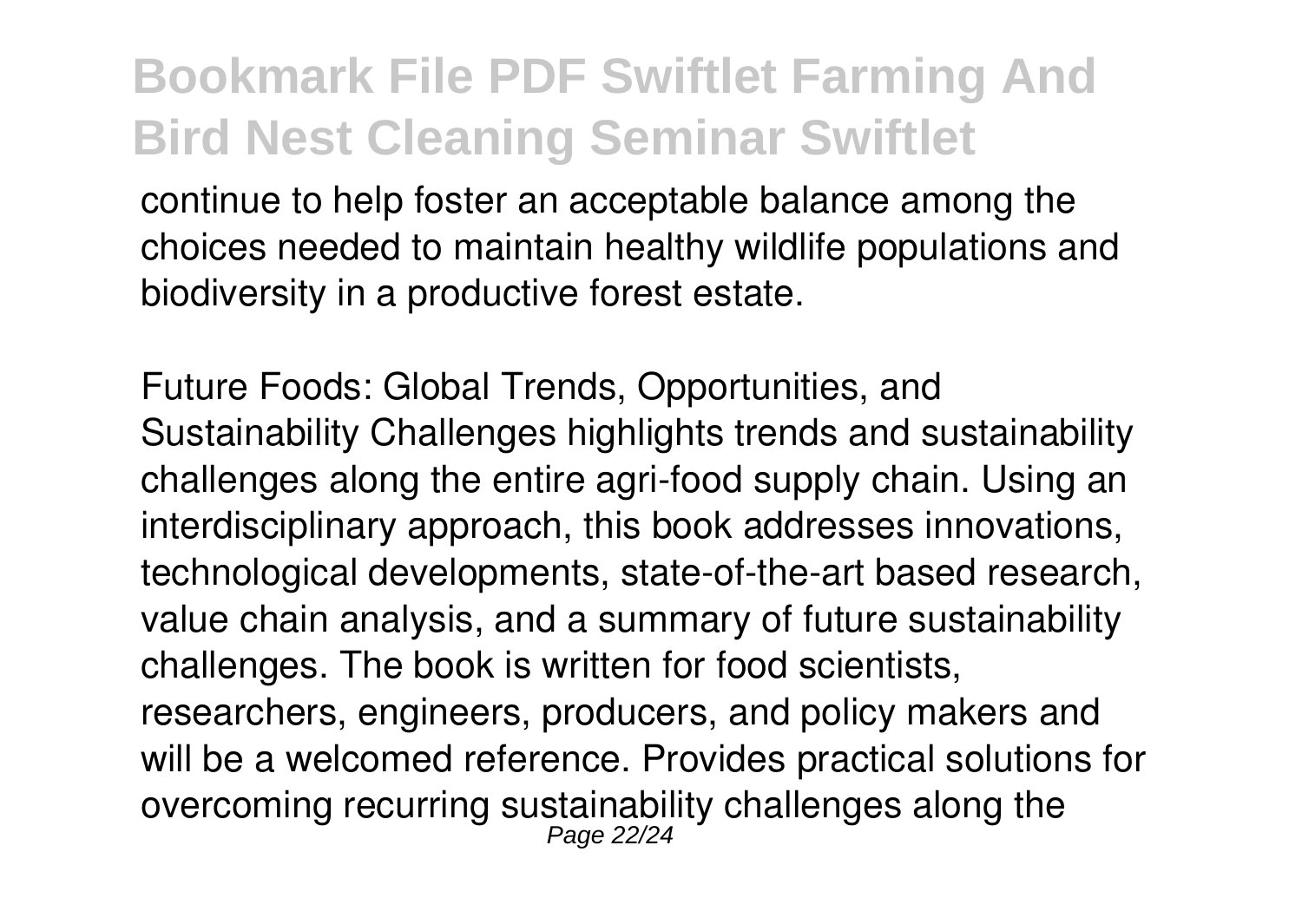entire agri-food supply chain Highlights potential industrial opportunities and supports circular economy concepts Proposes novel concepts to address various sustainability challenges that can affect and have an impact on the future generations

To make a bird, you'll need hundreds of tiny, hollow bones, so light you can barely feel them on your palm, so light they can float on air. Next you'll need feathers, for warmth and lift. There will be more besides - perhaps shells and stones for last touches - but what will finally make your bird tremble with dreams of open sky and soaring flight? This picture book shows how even the smallest of things, combined with wonder and a steady heart, can transform into works of Page 23/24